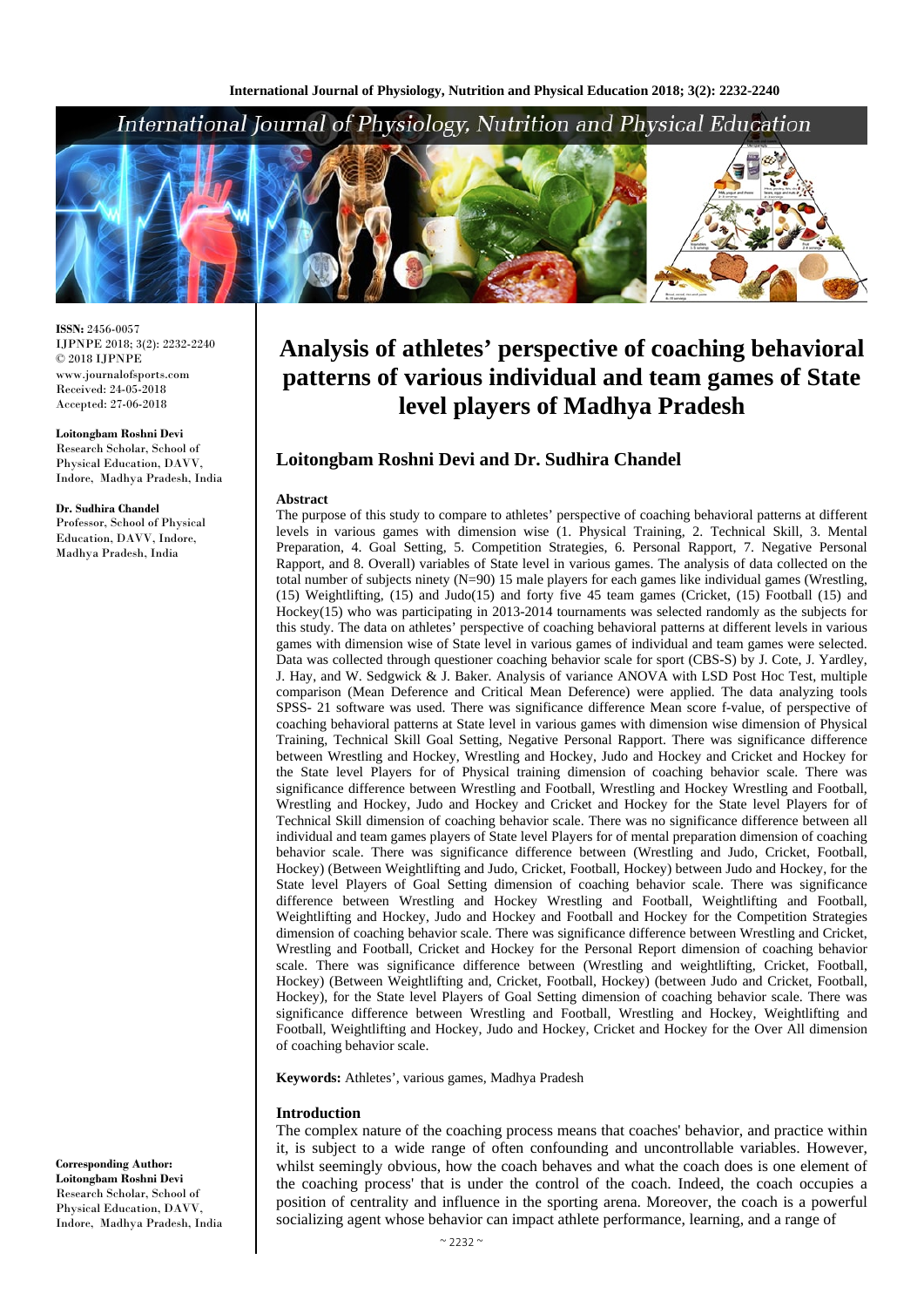range of psycho-social outcomes. This impact can be both positive and negative. It would seem therefore, that understanding which behaviors translate into positive (and negative) outcomes for athletes is essential for practitioners and coaching scholars alike. This is the case for practitioners, as evidence would suggest that coaches are notoriously poor at describing their own behavior, while with athletes the reverse is true; athletes are more accurate at describing their coach's behavior than the coaches are themselves.

#### **Objectives of the study**

To compare to athletes' perspective of coaching behavioral patterns at different levels in various games with dimension wise (1. Physical Training, 2. Technical Skill, 3. Mental Preparation, 4. Goal Setting, 5. Competition Strategies, 6. Personal Rapport, 7. Negative Personal Rapport, and 8. Overall) variables of State level in various games.

#### **Methodology**

The analysis of data collected on the total number of subjects ninety (N=90) 15 male players for each games like individual games (Wrestling, (15) Weightlifting, (15) and Judo(15) and forty five 45 team games (Cricket, (15) Football (15) and Hockey(15) who was participating in 2013-2014 tournaments was selected randomly as the subjects for this study. The data on athletes' perspective of coaching behavioral patterns at different levels in various games with dimension wise 1. Physical Training, 2. Technical Skill, 3. Mental Preparation, 4. Goal Setting, 5. Competition Strategies, 6. Personal Rapport, 7. Negative Personal Rapport, and 8. Overall

variables of State level in various games of individual and team games were selected. Data was collected through questioner coaching behavior scale for sport (CBS-S) by J. Cote, J. Yardley, J. Hay, and W. Sedgwick  $\&$  J. Baker [11]. Analysis of variance ANOVA with LSD Post Hoc Test, multiple comparison (Mean Deference and Critical Mean Deference) were applied. The data analyzing tools SPSS- 21 software was used.

# **Level of Significance**

The level of significance to check the compare obtained by analysis of variance ANOVA with post hoc test was set at 0.05 level.

#### **Statistical Analysis**

Analysis of Variance (ANOVA) was applied was applied for SPSS-21 software to analyze and compare of athletes' perspective of coaching behavioral patterns at State levels in various games of State level in various games of Three individual and three team games Significant was set at 0.05.

# **Findings and Results of the Study Table 1**

Table 1. Analysis of Variance (ANOVA) for athletes' perspective of coaching behavioral patterns variables at State level in various games with dimension wise 1. Physical Training, 2. Technical Skill, 3. Mental Preparation, 4. Goal Setting, 5. Competition Strategies, 6. Personal Rapport, 7. Negative Personal Rapport, and 8. Overall.

**Table 1:** Multiple competition (LSD with Post Hoc Test) of Team and Individual games of State level Players for the Physical training dimension of coaching behavior scale

| S. No.         |           |               | Group mean    |                |          |         | <b>MD</b>           | CD   |
|----------------|-----------|---------------|---------------|----------------|----------|---------|---------------------|------|
|                | Wrestling | Weightlifting | Judo          | <b>Cricket</b> | Football | Hockey  |                     |      |
|                | 41.467    | 40.800        | $- - - - -$   | -------        | -------- | ------- | .6667               |      |
| $\overline{c}$ | 41.467    | -------       | 40.200        | -------        | -------  | ------  | 1.2667              |      |
| 3              | 41.467    | -------       | ------        | 39.067         | -------  | ------- | 2.4000              |      |
| 4              | 41.467    | --------      | $- - - - - -$ | $- - - - - -$  | 37.000   | ------- | $4.4667*$           |      |
| 5              | 41.467    | --------      | -------       | -------        | -------  | 36.200  | 5.2667              |      |
| 6              | -------   | 40.800        | 40.200        | -------        | -------- | ------- | .6000               |      |
| $\mathbf{r}$   | ------    | 40.800        | $- - - - - -$ | 39.067         | -------  | ------- | 1.7333              | 2.02 |
| 8              | -------   | 40.800        | ------        | -------        | 37.000   | ------- | 3.8000 <sup>*</sup> |      |
| 9              | -------   | 40.800        | $- - - - -$   | $- - - - - -$  | -------  | 36.200  | $4.6000^{\circ}$    |      |
| 10             | -------   | ---------     | 40.200        | 39.067         | -------  | ------- | 1.1333              |      |
| 11             | -------   | ---------     | 40.200        | -------        | 37.000   | ------- | $3.2000^*$          |      |
| 12             | --------  | ---------     | 40.200        | $- - - - - -$  | ------   | 36.200  | $4.0000^*$          |      |
| 13             | -------   | --------      | $- - - - - -$ | 39.067         | 37.000   | ------  | 2.0667              |      |
| 14             | --------  | --------      | $- - - - - -$ | 39.067         | -------  | 36.200  | $2.8667*$           |      |
| 15             | --------  | --------      | $- - - - - -$ | --------       | 37.000   | 36.200  | .8000               |      |

Table-2 reveal that the mean score of various games (wrestling, weightlifting, Judo, Cricket, Football and Hockey) players of coaching behavior scale of dimension wise mean value of wrestling (41.467) weightlifting (40.800), Judo (40.200), Cricket (39.067), Football (37.000), Hockey (36.200), were found superior to wrestling mean value hence it is concluded that there is no significant difference between wrestling (41.467 and among groups weightlifting (254.06), Judo (253.06), and Cricket (259.200) MD value (.6667, 1.2667, 2.4000\* ) is less than CD (2.02) value. There was significance difference between wrestling (41.467) and among groups Football (37.000), Hockey ( $36.200$ ), obtained mean difference value (MD) (4.4667\*, 5.2667\* **),** which was more than the critical difference value (CD) (2.02).

# **Weightlifting**

It was no significant difference between weightlifting (254.06), and among groups Judo (253.06), and Cricket (259.200) MD value of (.6000, 1.7333) which was less than the critical difference value (CD) (2.02). And significant difference between weightlifting (254.06),) and among groups Football (37.000), Hockey (36.200), MD (4.4667<sup>\*</sup>, 5.2667<sup>\*</sup>), which was more than the critical difference value (CD)  $(2.02)$ .

#### **Judo**

There was no significant difference between Judo (253.06), and among groups Cricket (39.067) Football (37.000), MD value of (.6000, 1.7333) which was less than the critical difference value (CD) (10.87). And significant difference between Judo (253.06), and among groups Football (37.000), and Hockey (36.200), MD (3.8000<sup>\*</sup>, 4.6000<sup>\*</sup>), which was more than the critical difference value (CD) (2.02).

# **Cricket**

There was no significant difference between Cricket (39.067)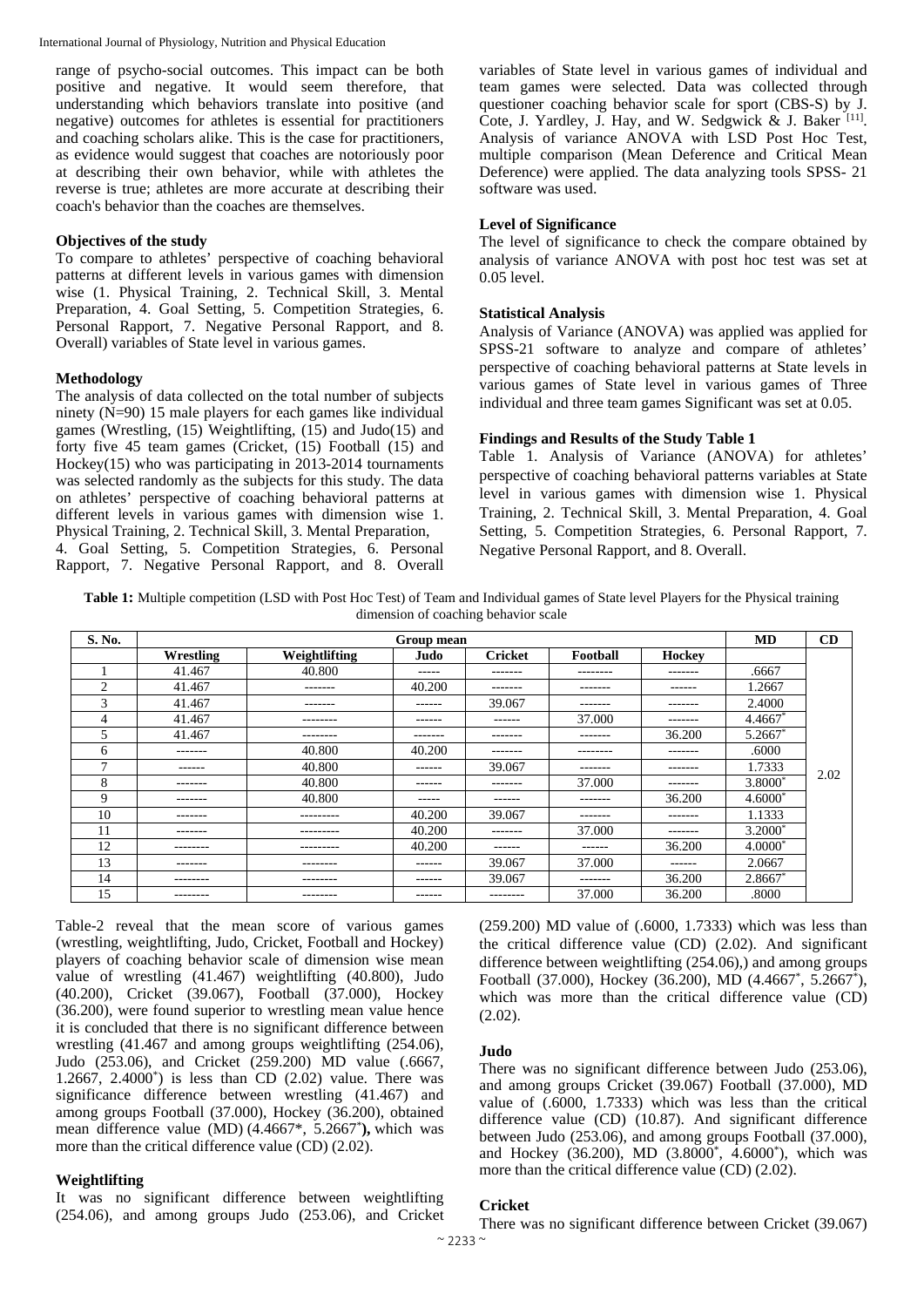and Football (37.000), MD value of (2.0667,) which was less than the critical difference value (CD) (2.02). And significant difference between Cricket (39.067) and Hockey (36.200) MD value (2.8667\* ) which was more than the critical difference value (CD) (2.02).

# **Football**

There was no significant difference between Football (37.000), and Hockey (36.200) MD value of (.8000) which was more than the critical difference value (CD) (2.02).

**Table 2:** Multiple competition (LSD with Post Hoc Test) of Team and Individual games of State level Players for the Technical Skill dimension of coaching behaviour scale

| S. No.         |           |                 | Group mean |                |          |         | <b>MD</b>           | CD   |
|----------------|-----------|-----------------|------------|----------------|----------|---------|---------------------|------|
|                | Wrestling | Weightlifting   | Judo       | <b>Cricket</b> | Football | Hockey  |                     |      |
|                | 36.200    | 47.533          | -----      | -------        | -------- | ------- | .9333               |      |
| $\overline{2}$ | 36.200    | -------         | 46.533     | -------        | -------  | ------- | 1.9333              |      |
| 3              | 36.200    | $- - - - - - -$ | ------     | 44.533         | -------  | ------- | $3.9333*$           |      |
| 4              | 36.200    | $- - - - - - -$ | ------     | $- - - - - -$  | 42.600   | ------- | 5.8667*             |      |
| 5              | 36.200    | $- - - - - - -$ | -----      | -------        | -------  | 42.133  | $6.3333*$           |      |
| 6              | -------   | 47.533          | 46.533     | -------        | -------- | ------- | 1.0000              |      |
| 7              | ------    | 47.533          | ------     | 44.533         | -------  | ------- | 3.0000              |      |
| 8              | -------   | 47.533          | ------     | -------        | 42.600   | ------- | 4.9333*             |      |
| 9              | -------   | 47.533          | -----      | -------        | -------  | 42.133  | 5.4000 <sup>*</sup> |      |
| 10             | --------  | $- - - - - - -$ | 46.533     | 44.533         | -------  | ------- | 2.0000              |      |
| 11             | -------   | $- - - - - - -$ | 46.533     | -------        | 42.600   | ------- | $3.9333*$           |      |
| 12             | --------  | --------        | 46.533     | $- - - - - -$  | ------   | 42.133  | 4.4000*             |      |
| 13             | -------   | --------        | ------     | 44.533         | 42.600   | ------  | 1.9333              |      |
| 14             | --------  | --------        | ------     | 44.533         | -------  | 42.133  | 2.4000              | 2.14 |
| 15             | --------  |                 | -------    | --------       | 42.600   | 42.133  | .4667               |      |

Table-3 reveal that the mean score of various games (wrestling, weightlifting, Judo, Cricket, Football and Hockey) players of coaching behavior scale of dimension wise mean value of wrestling (36.200) weightlifting (47.533), Judo (46.533), Cricket (44.533), Football (42.600), Hockey (42.133), were found superior to wrestling mean value hence it is concluded that there is no significant difference between wrestling (36.200) and among groups weightlifting (47.533), and Judo (46.533), MD value (.9333, 1.9333,) is less than CD (2.04) value. There was significance difference between wrestling (36.200) and among groups Cricket (44.533), Football (42.600), Hockey (42.133), obtained mean difference value  $(MD)$   $(3.9333^*$ , 5.8667), which was more than the critical difference value (CD) (2.14).

# **Weightlifting**

It was significant difference between weightlifting (47.533), and Judo (46.533) and MD value of  $(6.3333*)$  which was more than critical difference value (CD) (2.14). And no significant difference between weightlifting (47.533), and among groups Cricket (44.533), Football (42.600), MD (1.0000, 3.0000\* ), which was more than the critical difference value (CD)  $(2.14)$ .

# **Judo**

There was no significant difference between Judo (47.533), and Cricket (44.533) Football (44.533), MD value of (2.0000) which was less than the critical difference value (CD) (2.14). And significant difference between Judo (46.533), and among groups Football (42.600), and Hockey (42.133), MD (3.9333<sup>\*</sup>, 4.4000\* ), which was more than the critical difference value (CD) (2.14).

# **Cricket**

There was no significant difference between Cricket (44.533) and among groups Football (44.533), Hockey (42.133), MD value of (1.9333, 2.4000) which was less than the critical difference value (CD) (2.02). And significant difference between.

# **Football**

There was no significant difference between Football (44.533), Hockey (42.133), and MD value of (.4667) which was less than the critical difference value (CD) (2.14).

**Table 3:** Multiple competition (LSD with Post Hoc Test) of Team and Individual games of National level Players for the mental preparation dimension of coaching behavior scale

| S. No.         |           |               | Group mean  |                |                   |         | <b>MD</b> | CD  |
|----------------|-----------|---------------|-------------|----------------|-------------------|---------|-----------|-----|
|                | Wrestling | Weightlifting | Judo        | <b>Cricket</b> | Football          | Hockey  |           |     |
|                | 30.600    | 29.533        | $- - - - -$ | -------        | $- - - - - - - -$ | ------- | 1.0667    |     |
| $\overline{c}$ | 30.600    | -------       | 29.733      | -------        | -------           | ------- | .8667     |     |
| 3              | 30.600    | -------       | ------      | 29.267         | -------           | ------- | 1.3333    |     |
| 4              | 30.600    | -------       | -------     | -------        | 28.333            | ------- | $2.2667*$ |     |
|                | 30.600    | 29.533        | $- - - - -$ | -------        | -------           | 28.667  | 1.9333*   |     |
| 6              | -------   | 29.533        | 29.733      | -------        | --------          | ------- | $-.2000$  |     |
| $\mathbf{r}$   | ------    | 29.533        | ------      | 29.267         | -------           | ------- | .2667     |     |
| 8              | -------   | 29.533        | ------      | -------        | 28.333            | ------- | 1.2000    |     |
| 9              | -------   | -------       | -----       | -------        | -------           | 28.667  | .8667     |     |
| 10             | --------  | -------       | 29.733      | 29.267         | -------           | ------- | .4667     | .23 |
| 11             | -------   | -------       | 29.733      | -------        | 28.333            | ------- | 1.4000    |     |
| 12             | --------  | --------      | 29.733      | -------        | ------            | 28.667  | 1.0667    |     |
| 13             | -------   | --------      | ------      | 29.267         | 28.333            | ------  | .9333     |     |
| 14             | --------  | --------      | ------      | 29.267         | -------           | 28.667  | .6000     |     |
| 15             | --------  |               | -------     | --------       | 28.333            | 28.667  | $-.3333$  |     |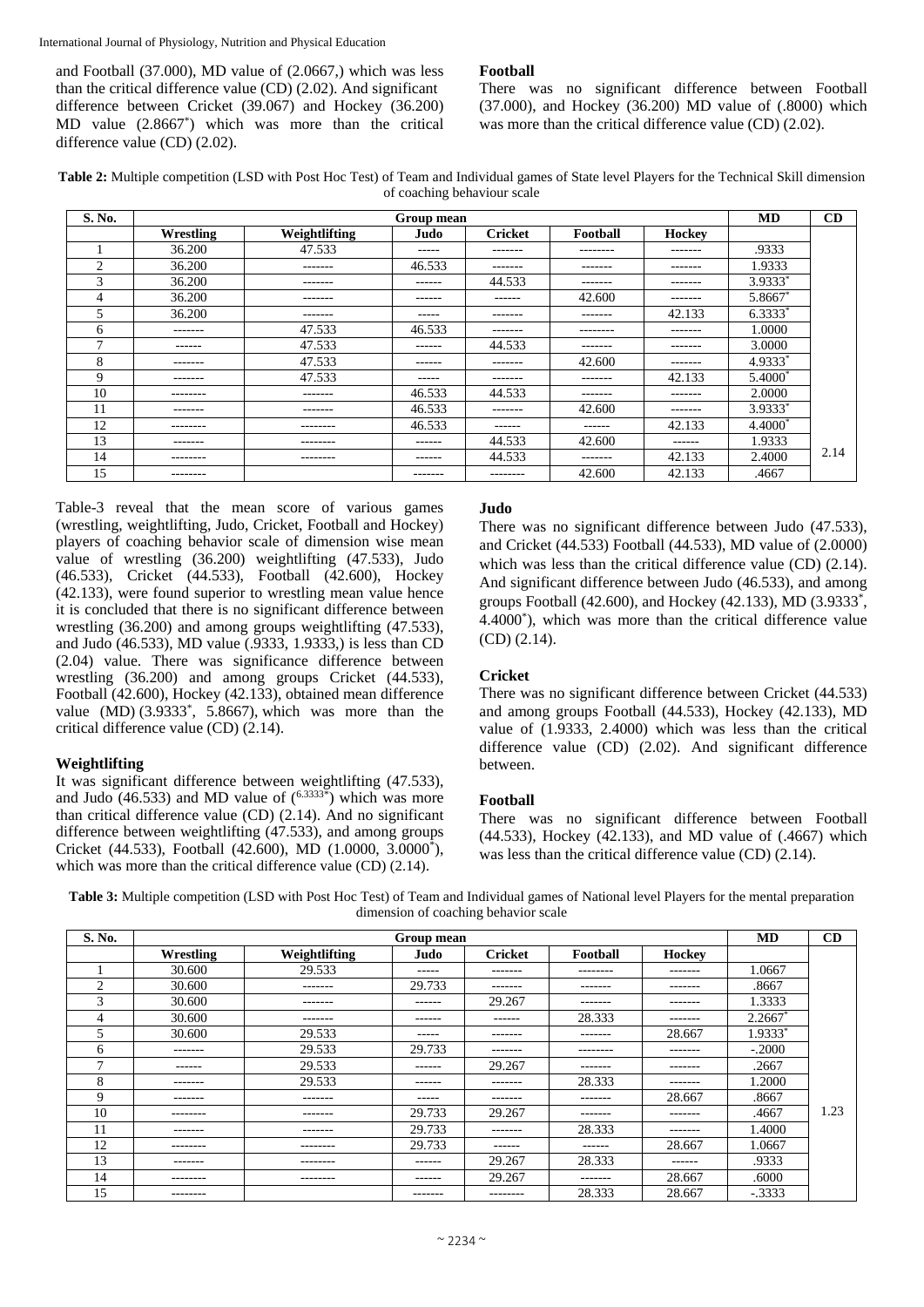Table-4 reveal that the mean score of various games (wrestling, weightlifting, Judo, Cricket, Football and Hockey) players of coaching behavior scale of dimension wise mean value of wrestling (30.600) weightlifting (29.533), Judo (29.733), Cricket (29.267), Football (28.333), Hockey (28.667), were found superior to wrestling mean value hence it is concluded that there is no significant difference between wrestling (30.600) and among groups weightlifting (29.533), Judo (29.733), and Cricket (29.267), MD value (1.0667, .8667, 1.3333) is less than CD (1.23) value. There was significance difference between wrestling (30.600) and among groups Football (28.333), Hockey (42.133), obtained mean difference value (MD) (2.2667<sup>\*</sup>, 1.9333<sup>\*</sup>), which was more than the critical difference value (CD) (1.23).

# **Weightlifting**

It was no significant difference between weightlifting (29.533) and among groups Judo (29.733), Cricket (29.267), Football (28.333), Hockey (28.667), MD value of ((-.2000,

.2667, 1.2000, .8667)) which was more than critical difference value (CD) (1.23).

# **Judo**

There was no significant difference between Judo (29.733), and among groups Cricket (29.267), Football (28.333), Hockey (28.667), MD value of (.4667, 1.4000, and 1.0667) which was less than the critical difference value (CD) (1.23).

# **Cricket**

There was no significant difference between Cricket (29.267), and among groups Football (28.333), Hockey (28.667), MD value of (.9333, .6000) which was less than the critical difference value (CD) (2.02). And significant difference between.

# **Football**

There was no significant difference between Football (28.333), Hockey (28.667), MD value of (-.3333) which was less than the critical difference value (CD) (1.23).

**Table 4:** Multiple competition (LSD with Post Hoc Test) of Team and Individual games of State level Players for the Goal Setting dimension of coaching behavior scale

| S.N.           |           |                 | Group mean  |                |          |               | <b>MD</b> | CD   |
|----------------|-----------|-----------------|-------------|----------------|----------|---------------|-----------|------|
|                | Wrestling | Weightlifting   | Judo        | <b>Cricket</b> | Football | <b>Hockey</b> |           |      |
|                | 36.600    | 36.733          | $- - - - -$ | --------       | -------- | -------       | $-1333$   |      |
| $\overline{c}$ | 36.600    | -------         | 34.867      | -------        | -------  | -------       | 1.7333    |      |
| 3              | 36.600    | --------        | -------     | 33.667         | -------  | -------       | 2.9333*   |      |
| 4              | 36.600    | -------         | ------      | ------         | 33.067   | -------       | $3.5333*$ |      |
| 5              | 36.600    | -------         | $- - - - -$ | -------        | -------  | 33.200        | $3.4000*$ |      |
| 6              | -------   | 36.733          | 34.867      | -------        | -------- | -------       | 1.8667    |      |
| 7              | ------    | 36.733          | -------     | 33.667         | -------  | -------       | $3.0667*$ |      |
| 8              | -------   | 36.733          | ------      | -------        | 33.067   | -------       | $3.6667*$ |      |
| 9              | -------   | 36.733          | $- - - - -$ | -------        | -------  | 33.200        | 3.5333*   |      |
| 10             | --------  | -------         | 34.867      | 33.667         | -------  | -------       | 1.2000    |      |
| 11             | -------   | $- - - - - - -$ | 34.867      | -------        | 33.067   | -------       | 1.8000    |      |
| 12             | --------  | --------        | 34.867      | -------        | -------  | 33.200        | 1.6667    | 1.74 |
| 13             | -------   | --------        | ------      | 33.667         | 33.067   | ------        | .6000     |      |
| 14             | --------  | --------        | ------      | 33.667         | -------  | 33.200        | .4667     |      |
| 15             | --------  |                 | -------     | --------       | 33.067   | 33.200        | $-.1333$  |      |

Table-5 reveal that the mean score of various games (wrestling, weightlifting, Judo, Cricket, Football and Hockey) players of coaching behaviour scale of dimension wise mean value of wrestling (36.600) weightlifting (36.733), Judo (34.867), Cricket (33.667), Football (33.067), Hockey (33.200), were found superior to wrestling mean value hence it is concluded that there is no significant difference between wrestling (36.600) and among groups weightlifting (36.733), and Judo (34.867), MD value (-.1333, 1.7333,) is less than CD (1.74) value. There was significance difference between wrestling (36.600) and among groups Cricket (33.667), Football (33.067), Hockey (33.200), obtained mean difference value (MD) (2.9333\*, 3.5333\*, 3.4000\* **),** which was more than the critical difference value (CD) (1.74)

# **Weightlifting**

It was no significant difference between weightlifting (36.733), and Judo (34.867) MD value of (-.1333) which was less than critical difference value (CD) (1.74). And significant difference between weightlifting (36.733), and among groups Cricket (33.667), Football (33.067), Hockey (33.200), MD

(2.9333\* , 3.5333\*, 3.4000\* \*), which was more than the critical difference value (CD) (1.74).

# **Judo**

There was no significant difference between Judo (34.867), and among groups Cricket (33.667), Football (33.067), Hockey (33.200), MD value of (1.2000, 1.8000, and 1.6667) which was less than the critical difference value (CD)  $(2.14)$ . And significant difference between Judo (46.533), and among groups Cricket (33.667), Football (33.067), Hockey (33.200), MD (1.2000, 4.4000\* ), which was more than the critical difference value (CD) (2.14).

# **Cricket**

There was no significant difference between Cricket (33.667) and among groups Football (33.067), Hockey (33.200), MD value of (.6000, .4667) which was less than the critical difference value (CD) (1.74).

# **Football**

There was no significant difference between Football (33.067), and Hockey (33.200), MD value of (-.1333) which was less than the critical difference value (CD) (2.14).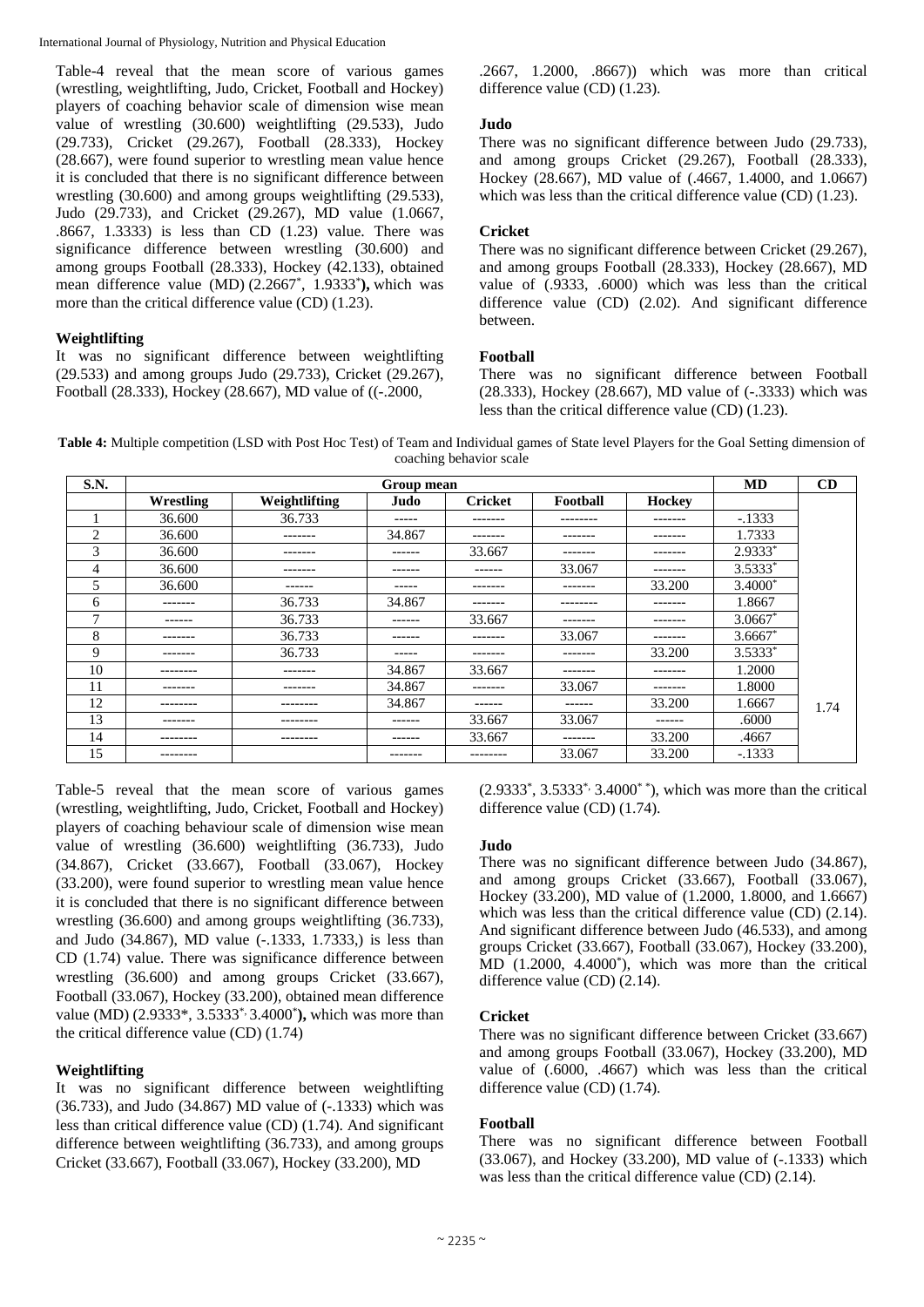**Table 5:** Multiple competition (LSD with Post Hoc Test) of Team and Individual games of State level Players for the Competition Strategies dimension of coaching behavior scale

| S. No. |           |               | Group mean |                |          |               | <b>MD</b> | CD   |
|--------|-----------|---------------|------------|----------------|----------|---------------|-----------|------|
|        | Wrestling | Weightlifting | Judo       | <b>Cricket</b> | Football | <b>Hockey</b> |           |      |
|        | 42.667    | 42.800        | ------     | -------        | -------- | -------       | $-.1333$  |      |
| 2      | 42.667    |               | 40.533     |                |          | ------        | 2.1333    |      |
| 3      | 42.667    | --------      | -------    | 40.667         | -------  |               | 2.0000    |      |
| 4      | 42.667    | -------       | ------     | ------         | 38.067   | -------       | $4.6000*$ |      |
| 5      | 42.667    |               | -----      |                | -------  | 38.867        | 3.8000*   |      |
| 6      | -------   | 42.800        | 40.533     | -------        | ------   | -------       | 2.2667    |      |
| 7      | ------    | 42.800        | ------     | 40.667         | ------   |               | 2.1333    |      |
| 8      | -------   | 42.800        | ------     |                | 38.067   |               | 4.7333*   |      |
| 9      | -------   | 42.800        | -----      | -------        | -------  | 38.867        | 3.9333*   |      |
| 10     | --------  | -------       | 40.533     | 40.667         | -------  | -------       | $-1333$   |      |
| 11     |           |               | 40.533     |                | 38.067   |               | 2.4667    |      |
| 12     | --------  | --------      | 40.533     | ------         | ------   | 38.867        | 1.6667    | 2.16 |
| 13     | --------  | ---------     | ------     | 40.667         | 38.067   | ------        | $2.6000*$ |      |
| 14     | --------  | --------      | ------     | 40.667         | ------   | 38.867        | 1.8000    |      |
| 15     | --------  |               | -------    | --------       | 38.067   | 38.867        | $-.8000$  |      |

Table-6 reveal that the mean score of various games (wrestling, weightlifting, Judo, Cricket, Football and Hockey) players of coaching behavior scale of dimension wise mean value of wrestling (42.667) weightlifting (42.800), Judo (40.533), Cricket (40.667), Football (38.067), Hockey (38.867), were found superior to wrestling mean value hence it is concluded that there is no significant difference between wrestling (42.667) and among groups weightlifting (42.800), Judo (40.533), Cricket (40.667), MD value (-.1333, 2.1333, 2.0000,) is less than CD (2.16) value. There was significance difference between wrestling (42.667) and among groups Football (38.067), Hockey (38.867), obtained mean difference value (MD) (4.6000<sup>\*</sup>\*, 3.8000<sup>\*</sup>), which was more than the critical difference value (CD) (2.16)

#### **Weightlifting**

It was no significant difference between weightlifting (42.800), and among groups Judo (40.533), Cricket (40.667) MD value of (2.2667, 2.1333) which was less than critical difference value (CD) (2.16). And significant difference between weightlifting (42.800), and among groups Football

(38.067), Hockey, MD (4.7333<sup>\*</sup>, 3.9333<sup>\*\*</sup>), which was more than the critical difference value (CD) (2.16).

#### **Judo**

There was no significant difference between Judo (40.533), and among groups Cricket (33.667), Football (33.067), Hockey (33.200), MD value of (1.2000, 1.8000, and 1.6667) which was less than the critical difference value (CD) (2.16).

#### **Cricket**

There was significant difference between Cricket (33.667), and Football (33.067), MD value of (2.6000\* ) which was more than the critical difference value (CD) (2.16). And no significant difference between Cricket (33.667) and Hockey (33.200) MD (1.8000\* ), which was more than the critical difference value (CD) (2.16).

#### **Football**

There was no significant difference between Football (38.067), and Hockey (38.867), MD value of (-.8000) which was less than the critical difference value (CD) (2.16).

**Table 6:** Multiple competition (LSD with Post Hoc Test) of Team and Individual games of State level Players for the Personal Report dimension of coaching behavior scale

| S. No.       |           |               | Group mean |                |          |          | MD        | CD   |
|--------------|-----------|---------------|------------|----------------|----------|----------|-----------|------|
|              | Wrestling | Weightlifting | Judo       | <b>Cricket</b> | Football | Hockey   |           |      |
|              | 35.933    | 33.867        | -----      | -------        | -------- | -------- | 2.0667    |      |
| 2            | 35.933    | -------       | 33.600     | --------       | -------- | -------  | 2.3333    |      |
| 3            | 35.933    | --------      | -------    | 34.067         | -------- | ------   | 1.8667    |      |
| 4            | 35.933    | -------       | -------    | -------        | 32.533   | -------  | $3.4000*$ |      |
| 5            | 35.933    | -------       | ------     | --------       | -------- | 32.467   | $3.4667*$ |      |
| 6            | -------   | 33.867        | 33.600     | --------       | -------- | -------- | .2667     |      |
| $\mathbf{r}$ | -------   | 33.867        | ------     | 34.067         | -------- | -------- | $-.2000$  |      |
| 8            | --------  | 33.867        | ------     | --------       | 32.533   | -------- | 1.3333    |      |
| 9            | --------  | 33.867        | ------     | --------       | -------  | 32.467   | 1.4000    |      |
| 10           | --------  | --------      | 33.600     | 34.067         | -------  | -------- | $-.4667$  |      |
| 11           | --------  | --------      | 33.600     | --------       | 32.533   | -------  | 1.0667    |      |
| 12           | --------- | --------      | 33.600     | ------         | -------  | 32.467   | 1.1333    | 2.90 |
| 13           | -------   | --------      | ------     | 34.067         | 32.533   | ------   | 1.5333    |      |
| 14           | --------  | --------      | ------     | 34.067         | -------  | 32.467   | 1.6000    |      |
| 15           | --------- |               | --------   | ---------      | 32.533   | 32.467   | .0667     |      |

Table-7 reveal that the mean score of various games (wrestling, weightlifting, Judo, Cricket, Football and Hockey) players of coaching behavior scale of dimension wise mean value of wrestling (35.933) weightlifting (33.867), Judo (33.600), Cricket (34.067), Football (32.533), Hockey

(32.467), were found superior to wrestling mean value hence it is concluded that there is no significant difference between wrestling (33.867) and among groups weightlifting (33.867), Judo (33.600), Cricket (34.067), MD value (2.0667, 2.3333, 1.8667) is less than CD (2.90) value. There was significance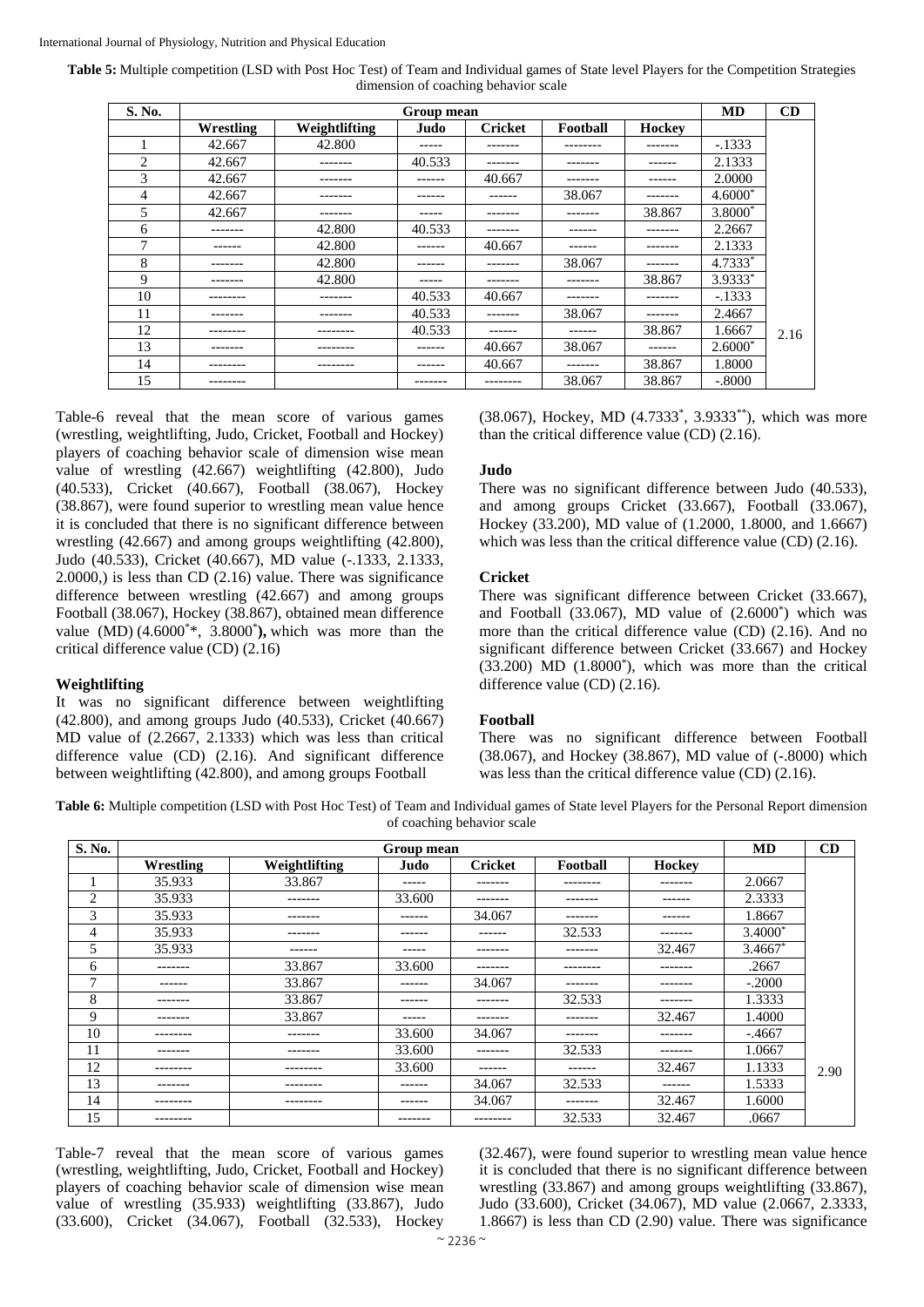difference between wrestling (33.867) and among groups Football (32.533), Hockey (32.467), obtained mean difference value (MD) (3.4000\* , 3.4667\* **),** which was more than the critical difference value (CD) (2.90)

# **Weightlifting**

It was no significant difference between weightlifting (33.867), and among groups Judo (33.600), Cricket (34.067), Football (32.533), Hockey (32.467), MD value of (.2667, - .2000, 1.3333, 1.4000) which was less than critical difference value (CD) (2.90).

# **Judo**

There was no significant difference between Judo (33.600),

and among groups Cricket (34.067), Football (32.533), Hockey (32.467), MD value of (-.4667, 1.0667, 1.1333) which was less than the critical difference value (CD) (2.16).

# **Cricket**

There was no significant difference between Cricket (34.067),, and Football (32.533), Hockey (32.467), MD value of (1.5333, 1.6000) which was more than the critical difference value (CD) (2.90).

# **Football**

There was no significant difference between Football (32.533), and Hockey (32.467), MD value of (.0667) which was less than the critical difference value (CD) (2.90).

**Table 7:** Multiple competition (LSD with Post Hoc Test) of Team and Individual games of State level Players for the Negative Personal Report dimension of coaching behavior scale

| S. No.         |           |               | Group mean    |                |               |         | <b>MD</b>   | CD   |
|----------------|-----------|---------------|---------------|----------------|---------------|---------|-------------|------|
|                | Wrestling | Weightlifting | Judo          | <b>Cricket</b> | Football      | Hockey  |             |      |
|                | 21.933    | 17.400        | $- - - - -$   | -------        | ---------     | ------- | 4.5333*     |      |
| $\overline{c}$ | 21.933    | -------       | 21.200        | --------       | -------       | ------  | .7333       |      |
| 3              | 21.933    | -------       | -------       | 29.067         | -------       | ------  | $-7.1333*$  |      |
| 4              | 21.933    | -------       | ------        | ------         | 25.667        | ------- | $-3.7333*$  |      |
| 5              | 21.933    | -------       | $- - - - -$   | -------        | -------       | 25.600  | $-3.6667$ * |      |
| 6              | --------  | 17.400        | 21.200        | --------       | --------      | ------- | $-3.8000*$  |      |
| $\mathcal{I}$  | ------    | 17.400        | ------        | 29.067         | -------       | ------- | $-11.6667*$ |      |
| 8              | --------  | 17.400        | ------        | -------        | 25.667        | ------- | $-8.2667$ * |      |
| 9              | --------  | 17.400        | ------        | --------       | --------      | 25.600  | $-8.2000*$  |      |
| 10             | --------  | -------       | 21.200        | 29.067         | -------       | ------- | $-7.8667*$  |      |
| 11             | --------  | -------       | 21.200        | -------        | 25.667        | ------- | $-4.4667*$  |      |
| 12             | --------  | --------      | 21.200        | $- - - - - -$  | $- - - - - -$ | 25.600  | $-4.4000*$  |      |
| 13             | -------   | --------      | $- - - - - -$ | 29.067         | 25.667        | ------  | 3.4000*     |      |
| 14             | --------- | --------      | ------        | 29.067         | -------       | 25.600  | $3.4667*$   |      |
| 15             | --------- |               | -------       | ---------      | 25.667        | 25.600  | .0667       | 2.67 |

Table-8 reveal that the mean score of various games (wrestling, weightlifting, Judo, Cricket, Football and Hockey) players of coaching behavior scale of dimension wise mean value of wrestling (21.933) weightlifting (17.400), Judo  $(21.200)$ , Cricket  $(29.067)$ , Football  $(25.667)$ , Hockey (25.600), were found superior to wrestling mean value hence it is concluded that there is significant difference between wrestling (21.933) and weightlifting (17.400), MD value  $(4.5333<sup>*</sup>)$  is less than CD  $(2.67)$  value. There was no significance difference between wrestling (21.933) and Judo (21.200), obtained mean difference value (MD) (.7333), which was less than the critical difference value (CD) (2.67). And between wrestling (21.933) and Cricket (29.067), Football (25.667), Hockey (25.600), obtained mean difference value (MD)  $(7.1333, -3.7333^* -3.6667)$ , which was less than the critical difference value (CD) (2.67).

# **Weightlifting**

It was significant difference between weightlifting (17.400), and among groups Judo (21.200), Cricket (29.067), Football

(25.667), Hockey (25.600), MD value of (-3.8000, 11.6667\*, - 8.2667, -8.2000\* ) which was more than critical difference value (CD) (2.67).

# **Judo**

There was significant difference between Judo (21.200), and among groups Cricket (29.067), Football (25.667), Hockey (25.600), MD value of (7.8667\* -4.4667\* , -4.4000\* ) which was more than the critical difference value (CD) (2.67).

# **Cricket**

There was no significant difference between Cricket (29.067), and among groups Football (25.667), Hockey (25.600), MD value of  $(3.4000^*$   $\cdot$  3.4667<sup>\*</sup>) which was more than the critical difference value (CD) (2.67).

# **Football**

There was no significant difference between Football (25.667), and Hockey (25.600), MD value of (.0667) which was less than the critical difference value (CD) (2.67).

**Table 8:** Multiple competition (LSD with Post Hoc Test) of Team and Individual games of State level Players for the Over All dimension of coaching behavior scale

| S. No. |           | Group mean    |             |                |          |               |            |  |  |
|--------|-----------|---------------|-------------|----------------|----------|---------------|------------|--|--|
|        | Wrestling | Weightlifting | Judo        | <b>Cricket</b> | Football | Hockey        |            |  |  |
|        | 257.667   | 248.667       | ------      | -------        | -------- | -------       | 9.0000     |  |  |
|        | 257.667   | --------      | 246.667     | -------        | -------- | $- - - - - -$ | 11.0000    |  |  |
|        | 257.667   | --------      | -------     | 250.333        | -------- | -------       | 7.3333     |  |  |
|        | 257.667   | -------       | ------      | -------        | 237.267  | -------       | 20.4000*   |  |  |
|        | 257.667   | --------      | $- - - - -$ | -------        | -------- | 237.133       | $20.5333*$ |  |  |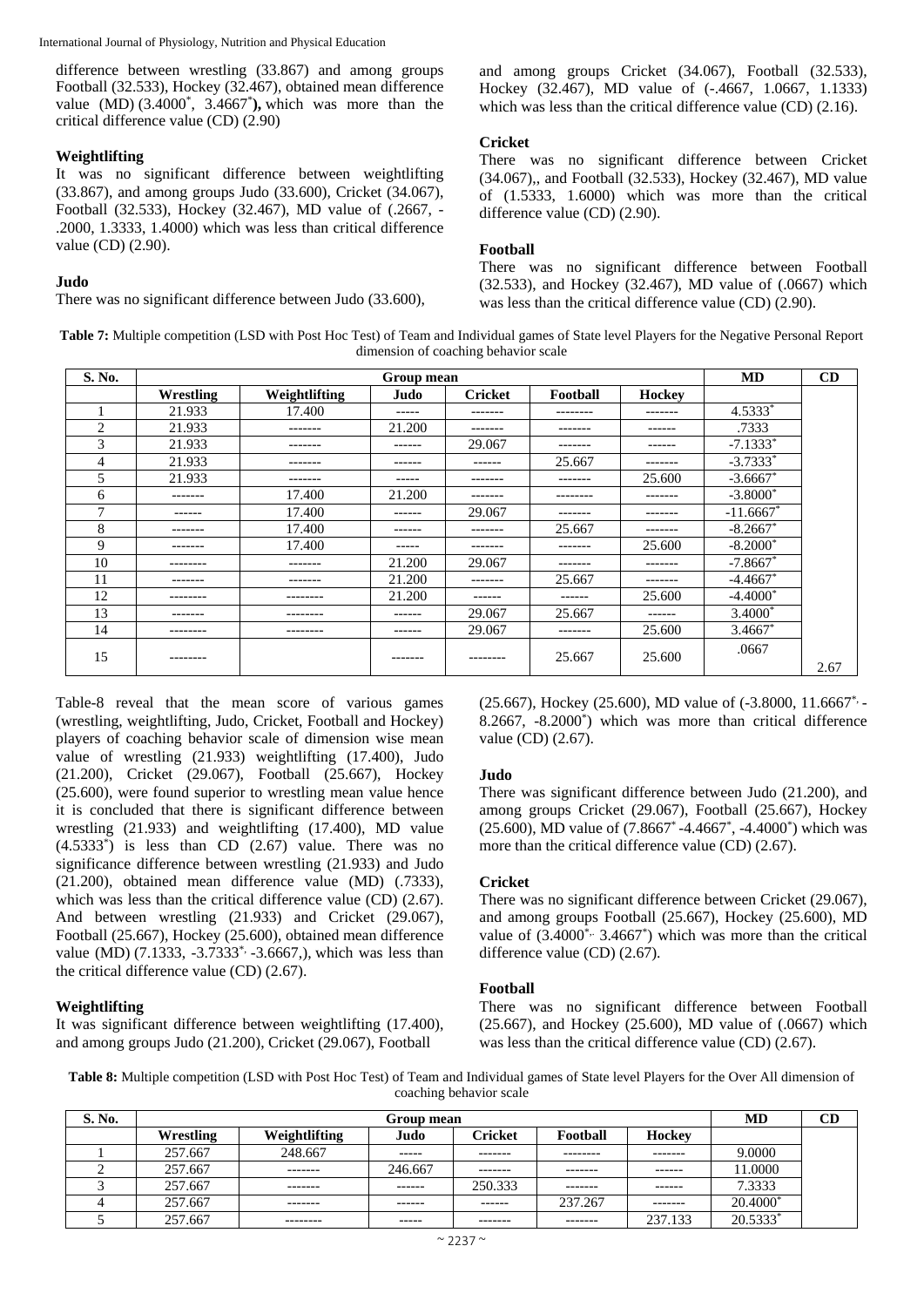| <sub>0</sub>   | -------   | 248.667  | 246.667  | -------  | -------  | ------- | 2.0000    |      |
|----------------|-----------|----------|----------|----------|----------|---------|-----------|------|
| $\overline{ }$ | -------   | 248.667  | -------  | 250.333  | -------- | ------- | $-1.6667$ |      |
| 8              | -------   | 248.667  | ------   | -------- | 237.267  | ------- | 11.4000   |      |
| Q              | -------   | 248.667  | -----    | -------- | -------- | 237.133 | 11.5333   |      |
| 10             | --------- | -------- | 246.667  | 250.333  | -------  | ------- | $-3.6667$ |      |
| ш              | -------   | -------  | 246.667  | -------  | 237.267  | ------- | 9.4000    | 9.74 |
| 12             | --------- | -------- | 246.667  | ------   | ------   | 237.133 | 9.5333    |      |
| 13             | -------   | -------- | ------   | 250.333  | 237.267  | ------  | 13.0667*  |      |
| 14             | --------- | -------- | ------   | 250.333  | -------  | 237.133 | 13.2000*  |      |
| 15             | --------- |          | -------- | -------- | 237.267  | 237.133 | .1333     |      |

Table-9 reveal that the mean score of various games (wrestling, weightlifting, Judo, Cricket, Football and Hockey) players of coaching behavior scale of dimension wise mean value of wrestling (257.667) weightlifting (248.667), Judo (246.667), Cricket (250.333), Football (237.267), Hockey (237.133), were found superior to wrestling mean value hence it is concluded that there is no significant difference between wrestling (257.667) and among groups weightlifting (248.667), Judo (246.667), Cricket (250.333), MD value (9.0000, 11.0000, 7.3333) is less than CD (9.74) value. There was significance difference between wrestling (257.667) and among groups Judo (246.667), Cricket (250.333), Football (237.267), Hockey (237.133), obtained mean difference value (MD) (20.4000, 20.5333\* **),** which was more than the critical difference value (CD) (9.74).

# **Weightlifting**

It was significant difference between weightlifting (248.667), and among groups Judo (21.200), Cricket (29.067), Football (25.667), Hockey (25.600), MD value of (2.0000, -1.6667, 11.4000, 11. 5333) which was less than critical difference value (CD) (9.74).

# **Judo**

There was no significant difference between Judo (21.200),

# **Individual game of Wrestling**

and among groups Cricket (29.067), Football (25.667), Hockey (25.600), MD value of (-3.6667, 9.4000, 9.5333) which was more than the critical difference value (CD) (9.74).

# **Cricket**

There was significant difference between Cricket (29.067), and among groups Football (25.667), Hockey (25.600), MD value of  $(13.0667^*13.2000^*)$  which was more than the critical difference value (CD) (9.74).

# **Football**

There was no significant difference between Football (25.667), and Hockey (25.600), MD value of (.1333) which was less than the critical difference value (CD) (9.74).

**Table 1 Analysis of Variance (ANOVA) for** psychological variables like Sports competition anxiety, self-concept and Group-cohesion tribal Kabaddi players for the different level of National, State and District level of Madhya Pradesh.

Independent t-test of perspective of coaching behavioral patterns at different levels between National and State level in various games Players.

| S. No. | <b>Variables</b>                | Groups       | М     | <b>SD</b> | <b>MD</b> | T       | Tab -t |
|--------|---------------------------------|--------------|-------|-----------|-----------|---------|--------|
|        | <b>Physical Training</b>        | National     | 42.00 | 4.27      | 0.533     | 0.38    |        |
|        |                                 | State        | 41.46 | 3.27      |           |         |        |
| 2      | <b>Technical Skill</b>          | National     | 49.66 | 3.35      | 1.2       | 1.04    |        |
|        |                                 | State        | 48.46 | 2.94      |           |         |        |
| 3      | Mental preparation              | National     | 31.13 | 2.09      | 0.533     | 0.78    |        |
|        |                                 | State        | 30.60 | 1.59      |           |         |        |
| 4      | Goal Setting                    | National     | 38.53 | 2.77      | 1.93      | 2.14    |        |
|        |                                 | State        | 36.60 | 2.13      |           |         |        |
| 5      | <b>Competition Strategies</b>   | National     | 42.86 | 4.58      | 0.2       | 0.12    |        |
|        |                                 | State        | 42.66 | 4.09      |           |         |        |
| 6      | Personal Reports                | National     | 37.00 | 3.90      | 1.06      | 0.77    | 1.990  |
|        |                                 | State        | 35.93 | 3.59      |           |         |        |
| 7      | <b>Negative Personal Report</b> | National     | 21.40 | 4.54      | $-0.53$   |         |        |
|        |                                 | State        | 21.93 | 4.39      |           | $-0.32$ |        |
| 8      | Overall                         | National     | 262.6 | 12.91     | 4.93      | 1.08    |        |
|        |                                 | <b>State</b> | 257.6 | 12.03     |           |         |        |

**Table 9**

# **Discussion of Findings**

The reason of these differences can be associated with above results this is probably due to the different nature of the physical components training and pre-requisite for students. Number of participation and level of participation. The reason may be attributed that the physically trained student or level of achievements and taken deferent types nutrition food. These results may be due to a small sample of size and other factors such as different types of body, differences in body

composition. These results may be nutrition diet schedule deference. The reason may be Psychological variables like stress, sports competition anxiety, aggression, fear, motivation confidence, attention concentration etc.

# **Conclusions**

# **According to objectives of the study the following conclusions were drawn:**

There was significance difference Mean score f-value, of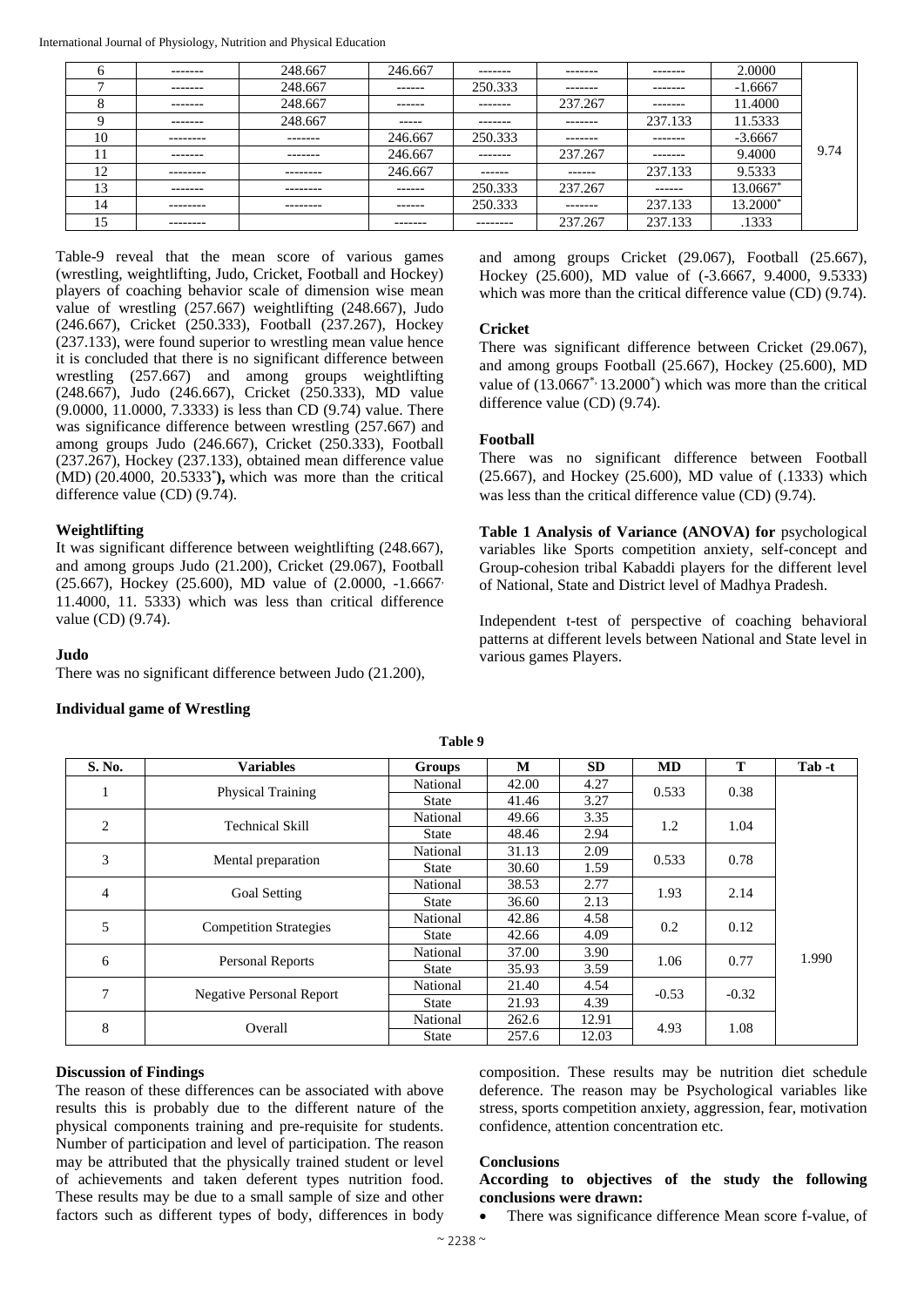perspective of coaching behaviour patterns at State level in various games with dimension wise dimension of Physical Training, Technical Skill Goal Setting, Competition Strategies, Negative Personal Rapport Overall.

- There was significance difference between Wrestling and Football, Wrestling and Hockey Wrestling and Football, Wrestling and Hockey, Judo and Hockey, Cricket and Hockey for the State level Players for of Physical Training dimension of coaching behaviour scale
- There was significance difference between Wrestling and Cricket, Wrestling and Football, Wrestling and Hockey, Weightlifting and Football, Weightlifting and Hockey, Judo and Football, Judo and Hockey, for the State level Players for of Technical Skill dimension of coaching behaviour scale.
- There was significance difference between Wrestling and Football, Wrestling and Hockey, for the State level Players for of mental preparation dimension of coaching behaviour scale
- There was significance difference between Wrestling and Cricket, Wrestling and Football, Wrestling and Hockey, Weightlifting and Cricket, Weightlifting and Football, Weightlifting and Hockey, for the Goal Setting dimension of coaching behavior scale
- There was significance difference between Wrestling and Football, Wrestling and Hockey, Weightlifting and Football, Weightlifting and Hockey, Cricket and Football for the Competition Strategies dimension of coaching behaviour scale
- There was significance difference between Wrestling and Football, Wrestling and Hockey, for the Personal Report dimension of coaching behaviour scale
- There was significance difference between (Wrestling and weightlifting, Wrestling and Cricket, Wrestling and Football, Wrestling and Hockey) (Between Weightlifting and, Weightlifting and Judo, Weightlifting and Cricket, Weightlifting and Football, Weightlifting and Hockey) (between Judo and Cricket, Judo and Football, Judo and Hockey), (Between Cricket and Football, Cricket and Hockey) for the State level Players of Negative Personal Report dimension of coaching behavior scale.
- There was significance difference between Wrestling and Football, Wrestling and Hockey, Cricket and Football, Football and Hockey for the Over All dimension of coaching behavior scale

# **References**

- 1. http://www.athleteassessment.com/re-visting-coachbehavior.html
- 2. http://thecoach-athlete-relationshipwikispaces.com
- 3. Renata Baric, Valentin Bucikv. Motivational difference in athletes. Kinesiology 2009;2(181):194.
- 4. Ibid.
- 5. Cote J *et al*. An exploratory examination of the Coaching Behavior Scale for Sport. AVANTE 1999;5:82-92.
- 6. Michael Kent. The Oxford Dictionary of Sports Science & Medicine 2007.
- 7. http://dictionary.reference.com
- 8. Aleksandra Aleksic *et al*. College Athletes' Perceptions Of Coaching Behaviours: Differences Between Individual And Team Sports. Baltic Journal of Sport & Health Sciences 2016;2(101):61-65.
- 9. Amorose AJ, Horm T. Intrinsic Motivation : Relationship With Collegiate Athletes' Gender, Scholarship Status

And Perceptions Of Their Coaching Behaviour. Journals Of Sports & Exercise Psychology, (Human Kinetics Publishers Inc.) 2000, P63-84.

- 10. Amy Loh Liew Yi, Teo Eng Wah1, Remco Polman. Movement, Health & Exercise 2018;7(1):145-152. Http://Dx.Doi.Org/10.15282/Mohe.V7i1.167
- 11. Chul-Ho Bum, Stephen Shin H. The Relationships Between Coaches' Leadership Styles, Competitive State Anxiety, And Golf Performance In Korean Junior Golfers. Sport Science Review 2015;14(5-6):371-386. Doi: 10.1515/Ssr-2015-0024
- 12. Damir Jurko *et al*. Initial Validation Of Coaching Behavior Scales In Volleyball. Sport Spa 2013;10(1):47- 70.
- 13. Daniel Gould, Sarah Carson. The Relationship Between Perceived Coaching Behaviors And Developmental Benefits Of High School Sports Participation. Hellenic Journal Of Psychology 2010;7:298-314.
- 14. Evangelos Bebetsos, Filippos Filippou, George Bebetsos, Athletes' Criticism Of Coaching Behavior: Differences Among Gender, And Type Of Sport. Polish Psychological Bulletin 2017;48(1):66-71. Doi - 10.1515/Ppb-2017-0008
- 15. Moen F, Giske R, Høigaard R. Coaches Perceptions Of How Coaching Behavior Affects Athletes: An Analysis Of Their Position On Basic Assumptions In The Coaching Role. Inter State Journal of Learning, Teaching And Educational Research 2015;11(1):180-199.
- 16. Fikret Soyera, Ihsan Sari, Laurentiu-Gabriel Talaghir. The Relationship Between Perceived Coaching Behaviour And Achievement Motivation: A Research In Football Players. Procedia - Social And Behavioral Sciences 2014;152:421-425. Www.Sciencedirect.Com
- 17. Frode Moen. The Coach-Athlete Relationship and Expectations. Inter State Journal Of Humanities And Social Science 2014;4(11):29-40.
- 18. Hanifi Üzüm. Athletes' Perception of Coaches' Behavior And Skills About Their Sport Journal Of Education And Training Studies. Issn 2324-805x, E-Issn 2324-8068 Published By Redfame Publishing Url 2018;6(5):28-33.
- 19. Ihsan Sarı, Betül Bayazıt. The Relationship Between Perceived Coaching Behaviours, Motivation And Self-Efficacy In Wrestlers. Journal Of Human Kinetics. Section Iv – Behavioural Sciences In Sport 2017;57:239- 251. Doi: 10.1515/Hukin-2017-0065
- 20. Joseph Baker *et al.* The Relationship Between Coaching Behaviors And Sport Anxiety In Athletes. Journals Of Science And Medicine In Sports 2000**;**3(1):P110-119.
- 21. Seth Dayton Kravig. Coaching Behaviour Performances of Interscholastic Athletes. Unpublished Master Thesis University Of North Texas 2003.
- 22. Laura Kenow, Williams M. Coach Athlete Compatibility And Athlete's Perception Of Coaching Behavior. Journal Of Sport Behavior 1999, P251-259.
- 23. Megan Buning M, Melissa Thompson A. Coaching Behaviors And Athlete Motivation: Female Softball Athletes' Perspectives. Sports Science Review 2015;14(5-6):345-370. Doi: 10.1515/Ssr-2015-0023
- 24. Michael Phillips B, Colby Jubenville B. Student-Athletes' Perceptions of Men's Basketball Head Coaches' Competencies At 15 Selected Nccaa Division Ii Christian Colleges. Journal of Sport Administration & Supervision 2009;1(1):39-51. Http://Hdl.Handle.Net/2027/Spo.6776111.0001.108
- 25. Nasser Bai, Amir Dana. The Relationship Between